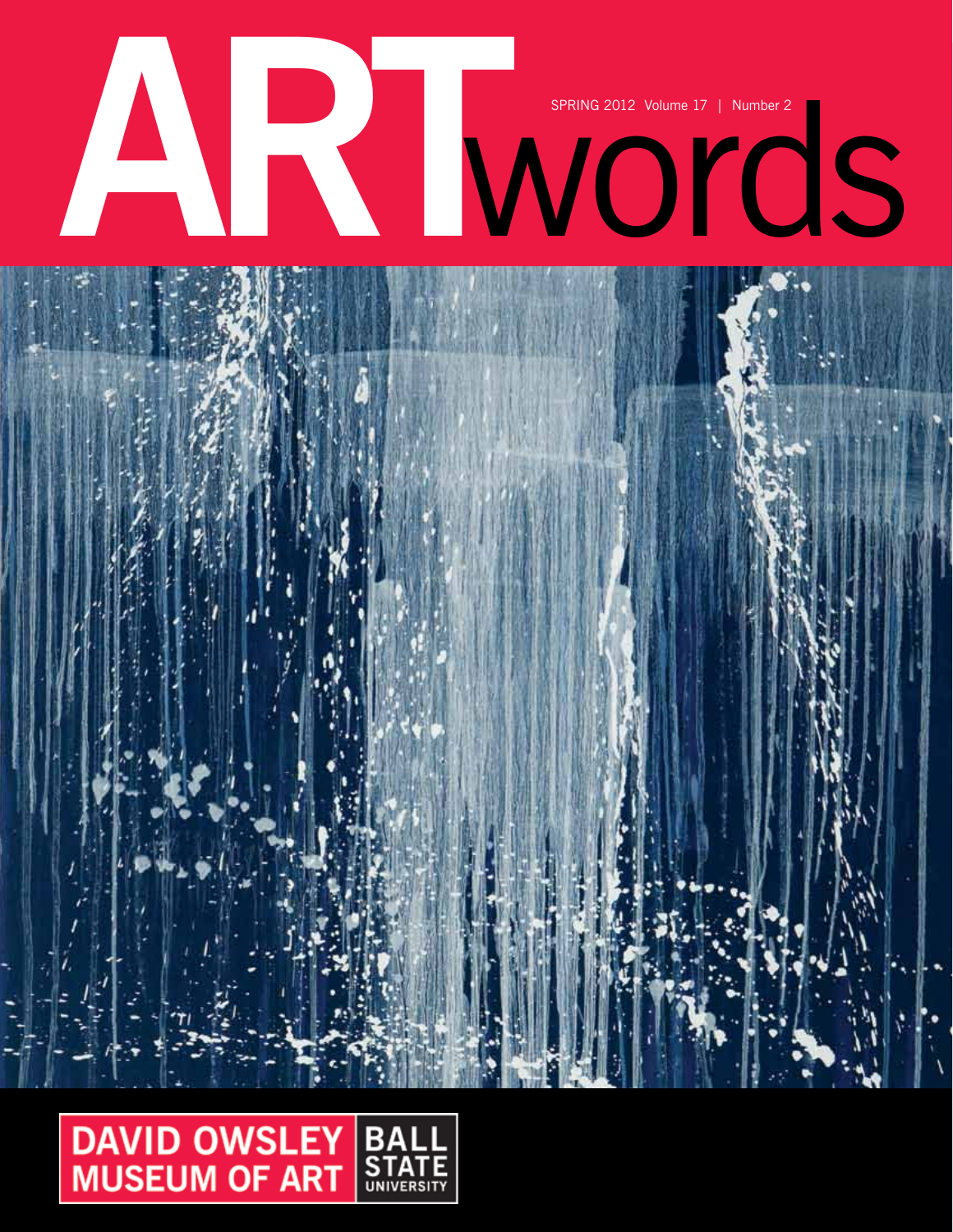# **ART**words

#### **David Owsley Museum of Art**

*Serving East Central Indiana since 1936*

#### Friends Executive Committe

Carol Flores *Chairperson*

Cecil Bohanon Melissa Daniels Ann Johnson Sarojini Johnson Sandra Kelly Joan Malje Fred Meyer Olga Mounayar Patricia Schaefer Kent Shuff Donald Whitaker

*Ex officio* Peter F. Blume *Director* Barbara Alvarez-Bohanon *President, David Owsley Museum of Art Alliance* Robert Kvam *Dean, College of Fine Arts* Sarah Jenkins *Director of Development*

#### **MUSEUM STAFF**

Peter F. Blume *Director* Carl Schafer *Associate Director* Tania Said Schuler *Curator of Education*

Randy Salway *Exhibition Designer/Preparator*

#### ARTwords

Editor | Carl Schafer Writer | Carmen Siering Design | Marin & Marin

ARTwords is published three times a year by the David Owsley Museum of Art in Muncie, Indiana ©2011. All rights reserved

COVER IMAGE: *Blue,* **2004** (Detail) Pat Steir Silkscreen Purchase: Ball Brothers Foundation Legacy Endowment for the Museum of Art

# From the **Director**



 You have probably noticed that ARTWords has a new look. This is to go with our new name, the David Owsley Museum of Art. The name change was approved by the trustees of Ball State University at their meeting last July to honor a man who has been a constant in the museum's growth and development for more than forty years. David Owsley is the son of Lucy Ball Owsley and Alvin Owsley, and the grandson of Frank C. Ball, who leveraged the gallery in the Fine Arts Building into existence in 1935. Mr. Owsley attended Burris Academy before attending Philips Academy in Andover, Massachusetts, which is home to another great American museum attached to a school. Apparently

these museums, and maybe the art museums at Harvard, had an imprinting effect, for although Owsley came to a career in museums and art history relatively late, he has been without peer as an indefatigable collector and champion of this museum.

 In addition to Mr. Owsley's encouragement of this museum's development, he has also been a generous benefactor of the Dallas Museum of Art, where there is a suite of galleries for Southeast Asian art named in his honor. But the breadth of his interests can be best seen at Ball State University where his curiosity about the world's art is made manifest in acquisitions ranging from ancient Chinese ceramics to contemporary paintings and drawings. He is the rare collector who is potentially interested in everything.

On October 6, we shared Mr. Owsley's enthusiasm for the museum with about 150 guests, mostly his cousins, nieces, nephews, and friends from all parts of the country, at a party given in his honor. Putting the Ball State University Museum of Art in context, University of Chicago historian Neil Harris spoke on the emergence of art museums in academic settings in America. Ball State University President Jo Ann M.Gora and Hollis Hughes, Chairman of the Board of Trustees, presented Owsley with encomia and accolades on behalf of the Board of Trustees.

The name change to the David Owsley Museum of Art is a very important event in this museum's history, now in its 76th year. It not only acknowledges Mr. Owsley's past generous deeds, but commits the museum to his excellent standards as a connoisseur across a broad swath of the world's cultural heritage, or, in other words, the world of human experience—which is what universities are all about.

Peter F. Blume



**David Owsley**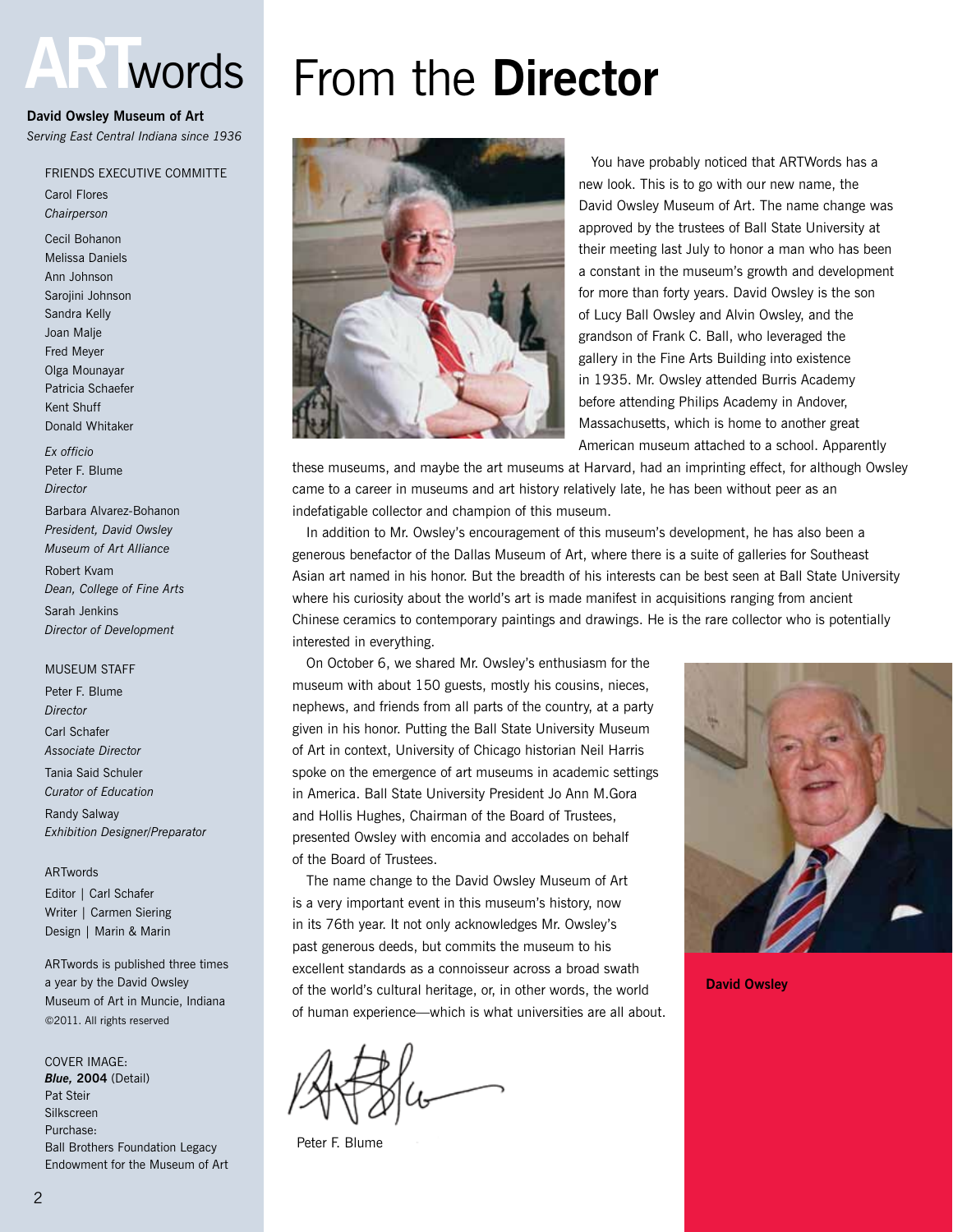# Museum renamed David **Owsley Museum** of **Art**

# Art museum named in honor or longtime benefactor

Ball State University recently named the David Owsley Museum of Art to honor the generosity, leadership, and service shown by this longtime benefactor to the museum. Owsley is the son of Alvin and Lucy Ball Owsley and the grandson of Frank C. Ball. Frank Ball was instrumental in the construction of the art museum in the 1930s.

Director Peter Blume says Owsley began making gifts to the museum in the 1960s, and since then has provided more than 2,300 works of art to the collection. "His role is a bit unusual," Blume says. "Not only is he a donor, he's also a collaborator. He's guided the development of the collection for a very long time."

Still, Blume says Owsley never dictates any purchases or pushes his own agenda. "He's never forced his own tastes on the museum," Blume says. "He always asks if we are interested in a purchase."

Blume compares Owsley to something of an unofficial New York agent for the museum, one with the training to know what to look for, whether he is visiting the galleries on Madison Avenue or scouring a junk shop. "I've enjoyed my productive relationships with Peter Blume and his predecessor, Alain Joyaux," Owsley said. "Over the years, they have been very receptive to my ideas, and I've worked with them to build upon their ideas. It has been an extremely fruitful partnership that I can see continuing for many years."

Ball State President Jo Ann M. Gora praised Owsley for his tireless work to build the university's collection of art. "Mr. Owsley has certainly enriched our world with his many contributions that fill the museum," Gora said. "His dedication to this museum, our campus, and higher education in general is proof of his commitment that so many members of the Ball family have shown to the museum in its more than 75 years of existence."

Owsley is also being honored for his work to enlarge the museum as a result of a successful fundraising campaign. He plans to bequeath \$5 million to the museum as an endowment together with nearly 90 percent of the works in his extensive art collection.

Upon completion of the expansion, museum exhibition space will increase to 25,000 square feet—about 50 percent more gallery space than it currently occupies.Construction is expected to be completed in 2013.

# Through February 26 Recent **Acquisitions** Modern and Contemporary Prints

 The patient progress of building a collection is ongoing. Sometimes works of art enter the collection after years of stalking and sometimes they come as a complete surprise as an unexpected gift or bequest. The prints in this selection have all been acquired since 2007. Representing the archival collection of the late Arthur Deshaies are three prints that date back to 1959. Deshaies was one of the last great innovators working independently of commercial publishers that changed the making and marketing of prints in the 1960s. Another print, by the great David Dreisbach, was made in 1970. Both of



these gifts have come to the museum as a result of the dedication and generosity of Ned and Gloria Griner. Two portfolios recently given to the museum by Ball State professor David Johnson, contain works by the same artists—the first was made in 1990, the second was made in 2010. A selection of these is included to demonstrate that printmaking is alive and flourishing in academic situations across the country in spite of a tsunami of electronic image-making in these same decades.

Most of the prints included in this selection post-date 2002. Several are politically engaged addressing human rights, animal rights, or environmental issues; others are more formally conceived. The purpose of this exhibition is to present a variety of acquisitions in the field of contemporary art, immediate in their urgency to address, without sentimentality, contemporary issues.

*All Children Must be Accompanied by Adults,* **1970** David Dreisbach intaglio Purchase: The gift of Ned H. and Gloria Griner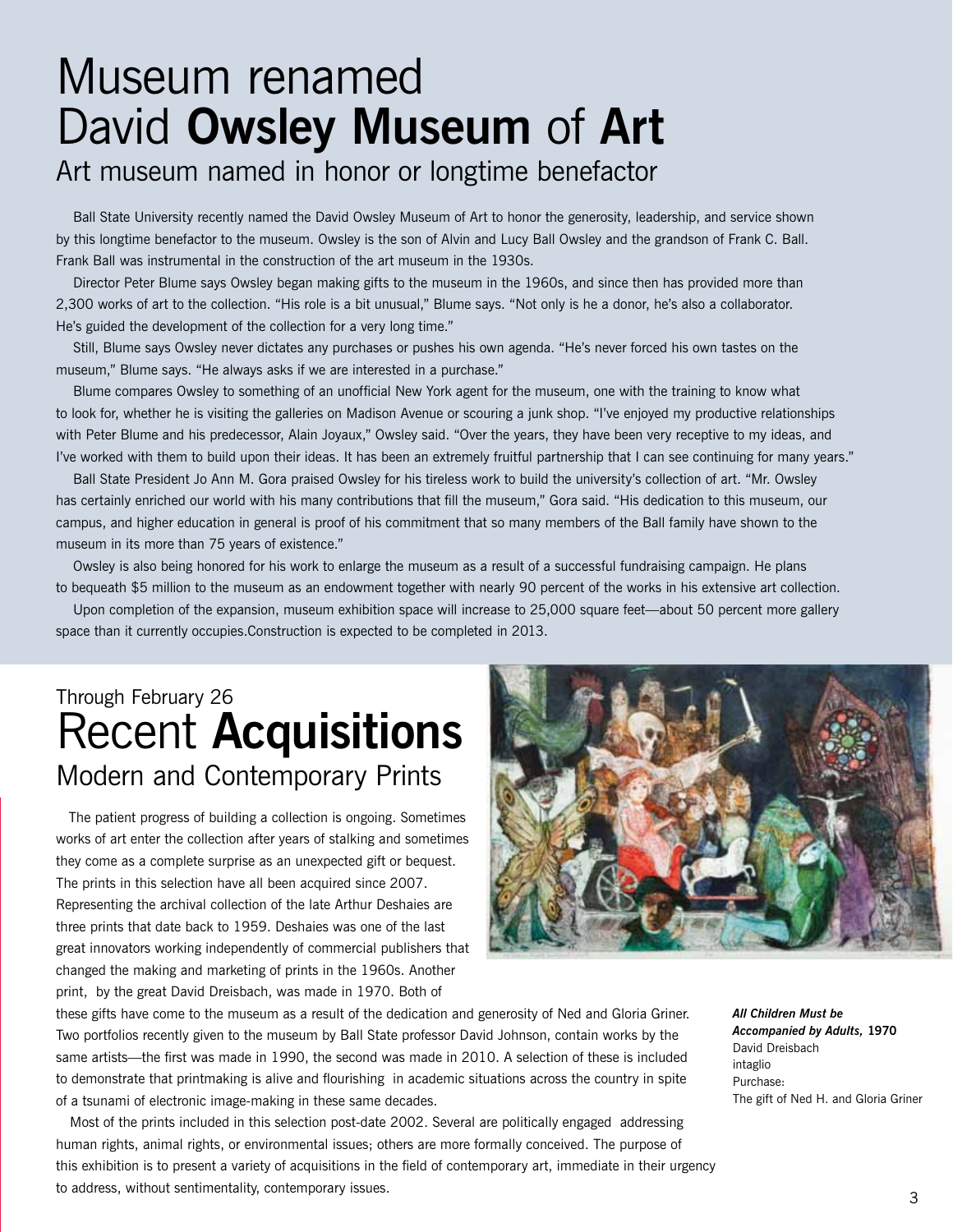# **Calendar** of **Events** *spring*

#### **Save** the **Date**  for **Alliance Day Trip**

Members of the public are invited to enjoy a day away with David Owsley Museum of Art Alliance members and friends on Wednesday, May 9.

At 10:30 am introduce yourself to the many women who call the Indianapolis Museum of Art home, and discover the important contributions they made to the history of art as you enjoy Her-story: Women Artists@IMA.

At noon, enjoy lunch with members of the Indianapolis Museum of Art Alliance and compare notes about art in our communities.

In the afternoon, explore the grounds, including Lilly House and 100 Acres, and view some of the most significant outdoor art in the country.

The fee includes lunch and tour. Transportation is individually arranged.

- Alliance members:\$50
- David Owsley Museum of Art Friends members: \$65
- Non members: \$90

# **january**

## **11** Wednesday | Noon

#### **Alliance Luncheon & Progam \***

#### *The Arts of Hobby Wars*

Michael M. O'Hara, the Sursa Distinguished Professor of Fine Arts and the Associate Dean for the College of Fine Arts, traces the history of his involvement in the "Hobby Wars," a series of articles and letters to the editor that appeared in the student newspaper the *Daily News* that outraged students in the arts when their work was characterized as "merely a hobby." *Brown Study Room*

# **12** Thursday | 3:30 pm

#### **Docent Informational Meeting**

Prospective volunteers are invited to hear from current docents about the fun of being a tour leader at the David Owsley Museum of Art. Information will be provided to sign-up for weekly training. See the volunteer application form in the Get Involved section at bsu.edu/artmuseum. *Brown Study Room | Refreshments will be served.*

# **16** Monday

**Museum closed for Martin Luther King, Jr. Holiday**

**21** Saturday | 2:30 pm

#### **Tour Time: The Collectors**

Explore Ball State University and Muncie history with a docent as you learn about the great collectors and donors who shaped the museum. *Meet in Sculpture Court*

# **29** Sunday | 2:30 pm

#### **Expert Art:** *What is an American?*

A panel of Ball State University experts analyze the museum's recent acquisition, Jaune Quick-to-See-Smith's *What is an American?* within the context of this enduring question.

*Brown Study Room | Refreshments follow the program*

# **february**

## **8** Wednesday | Noon

## **Alliance Luncheon & Progam\***

#### *Haiku Economics*

Cecil Bohanon, Professor of Economics, innovates by showing how art, poetry, and economics can be integrated in an introductory college level class. Examples showing the blend will be presented along with student feedback. *Brown Study Room*

## **14** Tuesday | Noon

#### **Art High at Noon:** *Love in the Galleries*

Join a docent to view *Vertumnus Wooing Pomona,* by Jean-François de Troy (1717-1723) and compare it to *Stele of Shiva and Uma,* Indian (1100-1199 CE). *Meet in Sculpture Court*

# **18** Saturday | 2:30 pm

#### **Tour Time: The Collectors**

Explore Ball State University and Muncie history with a docent as you learn about the great collectors and donors who shaped the museum. *Meet in Sculpture Court*

# **26** Sunday | 2:30 pm.

#### **First Person**

Ball State University professor and art historian Dr. Natalie Phillips interviews an artist, to be announced from the *Recent Acquisitions* exhibition *Brown Study Room*



#### **Art High at Noon:**

#### *New Pre-Colombian Sculpture*

Join a docent to view and compare *Head of Huehueteotl, The Aged Fire God*, Mexican (550/950 CE) with the *Standing Warrior Displaying a Trophy Head*, Costa Rican (1000-1550 CE). *Meet in Sculpture Court*



# **Fridays** at the **Museum**

3:30 pm - 4:30 pm

**Sketching in the Galleries**

#### **Meditation in the Museum**

*Blackburn,* **2011** Ron Adams Lithograph Purchase: Friends of the Museum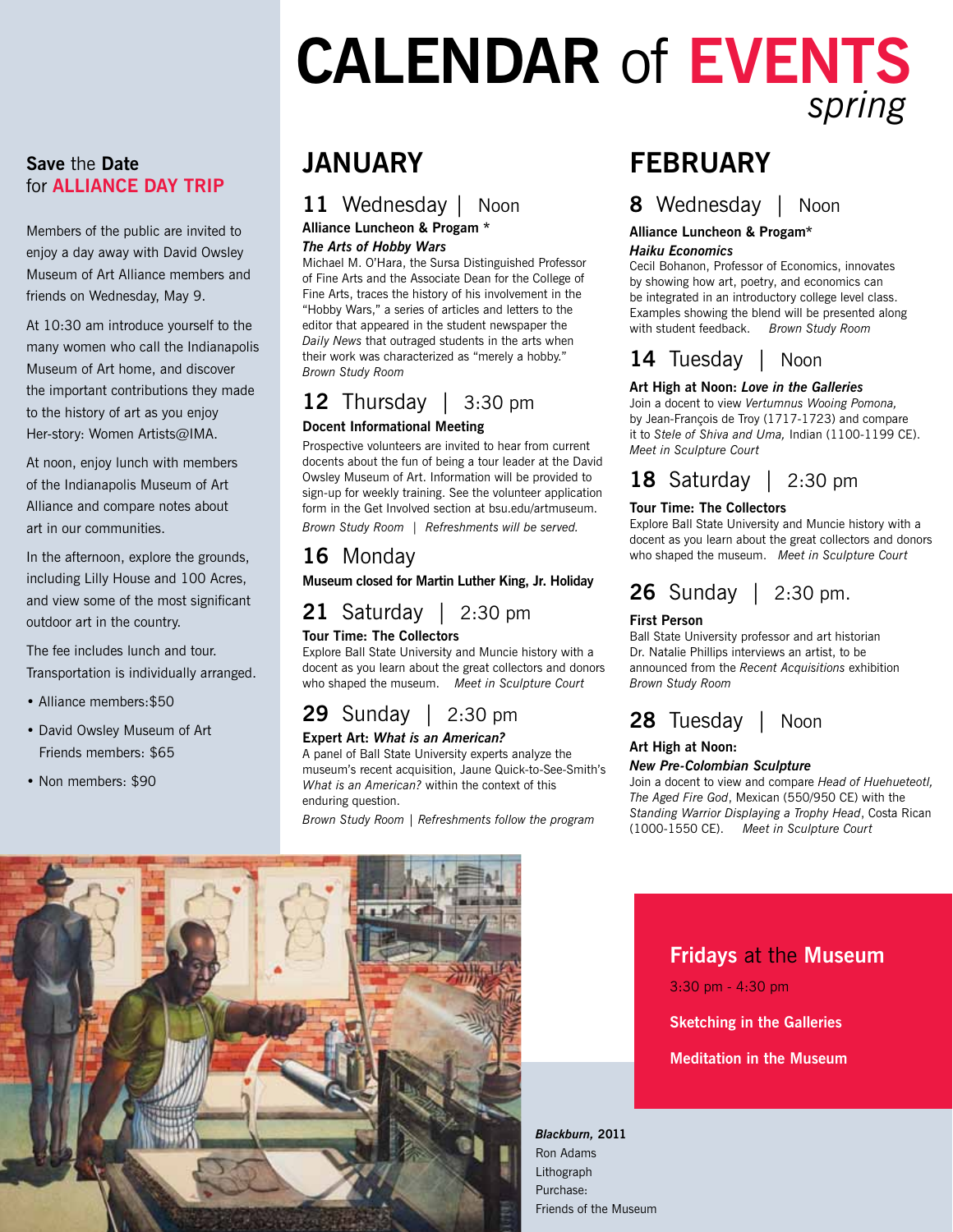# **Calendar** of **Events** *spring*

# **march**

**3** Saturday | 9 am - Noon

#### **Teacher Training:**

#### *Visual Thinking Strategies–An Introduction*

Teachers are invited to learn how to use Visual Thinking Strategies, an art-based discussion method valued for promoting language and critical thinking skills. Teachers in all disciplines are welcome. Curator of Education Tania Said, who is a Qualified Visual Thinking Strategies coach and trainer, will lead the training. *Brown Study Room*

Registration is required by Friday, February 24. Cost is \$20 per person. Call 765.285.3371 for more information and to register.

*In collaboration with Burris Laboratory School, Ball State University*

*Continental breakfast will be provided.*

# **9** Friday | 9 am - 11 am

#### *Parent Field Trip*

In partnership with Great Achievers and the Muncie Public Library, parents of South View Elementary School students, other community parents, and caregivers will learn what makes a good family museum visit. *Brown Study Room*

Call (765) 285-3371 for information and to register. Free with a refundable deposit of \$5

*Continental breakfast will be provided.*

## **13** Tuesday | Noon

#### **Art High at Noon:** *Portraiture*

Join a docent to view and compare recent acquisition *Portrait of Francis Basset*, by Sir Joshua Reynolds (1777) with *Portrait of Anne Eliza Allston,* by Gilbert Stuart (1804/5). *Meet in Sculpture Court*

# **april**

# **11** Wednesday | Noon

#### **Alliance Luncheon & Progam \***

*Religious Art of Spain*

Jenny Kirsten Ataoguz, assistant professor of art history, Indiana University-Purdue University, Fort Wayne, discusses the Spanish Crucifix and its historical, social, and cultural context

*Brown Study Room*

### **17** Tuesday | Noon

#### **Art High at Noon:** *Political Prints*

Join a docent to view and compare recent print acquisitions that are politically engaging—Roger Shimomura's *American Guardian* (2007) and Art Hazlewood's *Beast of Hatred* (2007)—on view in the Brown Study Room. *Meet in the Sculpture Court*

## 14 Wednesday | Noon

#### **Alliance Luncheon & Progam \*** *Women of the Revolution: Images by*

*and of Women During the French Revolution* Cheryl Snay, PhD, Curator of European Art, Snite Museum of Art, University of Notre Dame, discusses eighteenth century art from both the Snite Museum and the David Owsley Museum *Brown Study Room*

# **15** Thursday | 2:30 pm

#### **Tour Time: The Collectors**

Explore Ball State University and Muncie history with a docent as you learn about the great collectors and donors who shaped the museum. *Meet in Sculpture Court*

# **25** Sunday | 2:30 pm

#### **Expert Art:** *The Aging Body*

Photographers and age experts converge to discuss and analyze the recent acquisition and provocative photograph *Frieze, No. 4*, by John Coplan, 1994. *Brown Study Room* 

## **27** Tuesday | Noon

#### **Art High at Noon:** *Carved in Stone*

Join a docent to view and compare *Christ the Redeemer Depicted as Zeus,* by Giovanni Angelo Montorsoli (1550) with *Prosperpine*, by Hiram Powers (1844-49) *Meet in Sculpture Court* 

# **21** Saturday | 2:30 pm

#### **Tour Time: The Collectors**

Explore Ball State University and Muncie history with a docent as you learn about the great collectors and donors who shaped the museum. *Meet in the Sculpture Court*

# **29** Sunday | 2:30 pm

#### **Reel Time:** *Downside UP*

With 80 percent of its downtown buildings closed, North Adams, Massachusetts, united blue-collar locals with art world luminaries to transform economic failure into America's largest center for contemporary art, MASS MoCA. A film by North Adams native Nancy Kelly, *Downside UP,* is about the tentative, dangerous notion of hope in a city widely viewed as hopeless. (2002, 56 minutes) *Brown Study Room*

*In partnership with the Muncie Arts and Culture Council*

#### *American Guardian,* **2007**

Roger Shimomura Lithograph printed in colors Purchase: Ball Brothers Foundadtion Legacy Endowment for the Museum of Art



**All programs are free unless otherwise noted. Programs are subject to change without notice.**

**The cost to join the David Owsley Museum of Art Alliance is \$15 for Friends members, and starts at \$40 for non-members. Please call 765.285.5242 for additional information.**

**Drop-in tours, including Art High at Noon and Tour Time, are limited to 15 people. Tour sign-up may be required to accommodate visitors. We thank you for your understanding.**

**All tours and public programs, except for exhibition previews and Friday with Friends, are eligible for participation in the Art Card, a frequent visitor and free gift program.**

**Please call 765.285.5242 for additional information.**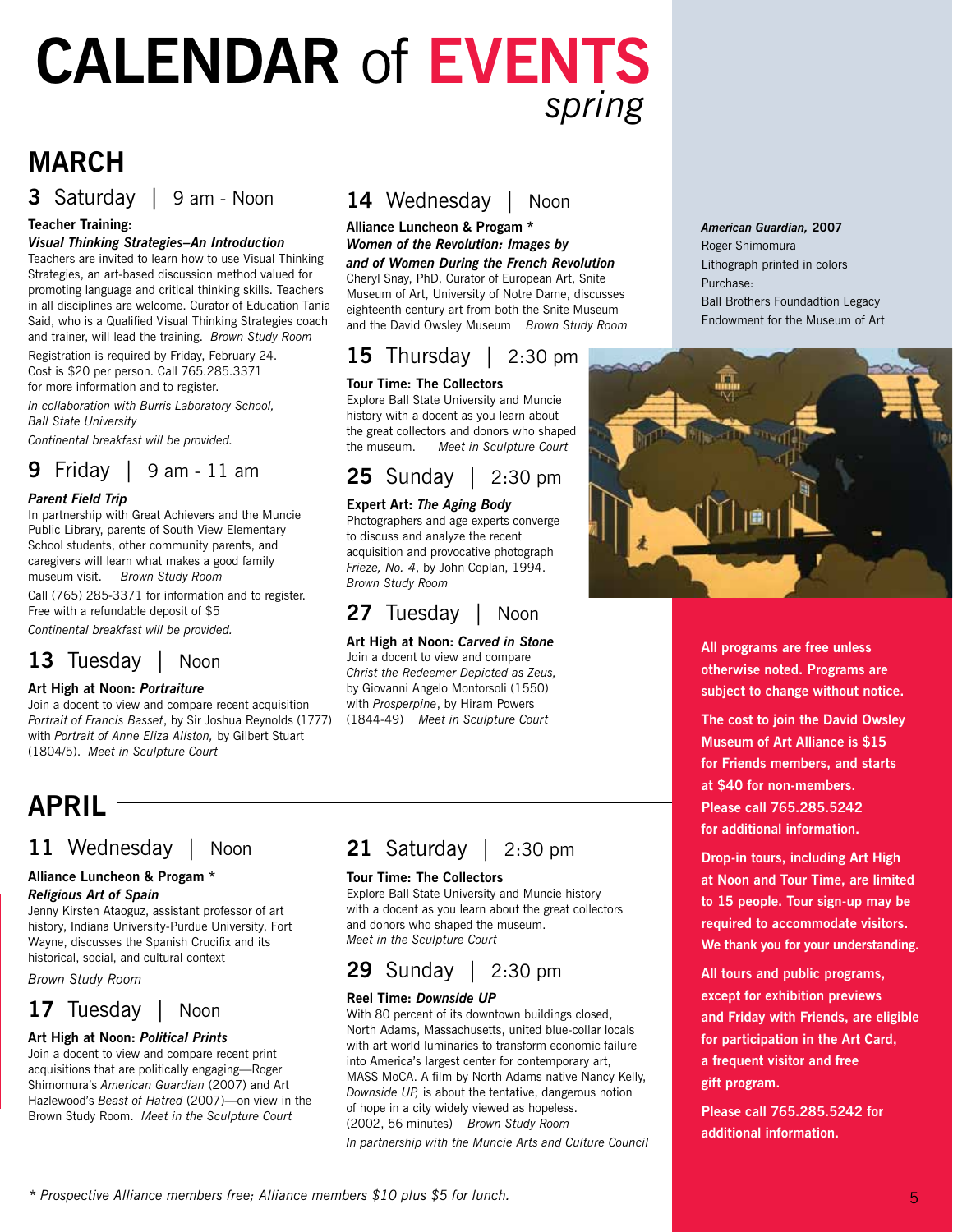

**Davira S. Taragin**

# **An interview** with Davira S. **Taragin**

The David Owsley Museum of Art will be expanding in the coming year, and that expansion will more than double the exhibition space for the decorative arts and design holdings. In anticipation of its future reinstallation, the museum has engaged Davira S. Taragin to evaluate the decorative arts and design collection. Taragin is working with the museum staff to define the strengths and future growth of the decorative arts and design holdings.

Taragin graduated from Barnard College and holds a master's degree in Art History and Museum Studies from George Washington University. She's worked at the Detroit Institute of Art, the Toledo Museum of Art, and as Director of Exhibitions and Programs at the Racine Art (Wisconsin) Museum.

Here, Taragin answers a few questions about her experiences on the project.

#### **First, talk a bit about the difference between "design" and "decorative arts."**

These terms have been evolving, and there have been differences over the centuries. From the eighteenth century to the nineteenth, for example, decorative arts, which was originally concerned with function, changed. When the great exhibitions like the Crystal Palace Exhibition in London in 1851 began, the works were no longer created for the tabletop or for functional purposes, but for exhibition purposes, to show the skill of the maker.

What started off as a concern with function became a concern with both function and display. Over the centuries, it expanded from usage in the home to usage in the office place; now we've moved it even further, into cyberspace.

#### **How would you characterize the museum's collection of decorative arts?**

It's not a cookie cutter collection. I can think of other really strong decorative arts collections in the country, and it's not following the formula of these other collections. It has a unique taste about it.

I saw a statement on the Internet that Indiana is a center for Modernism, and that very much applies here, because it is a very modern collection. While there are some good eighteenth century ceramics and metalwork, the core of the collection really starts at the latter part of the nineteenth century and goes forward. It's particularly strong in the 1920s through the end of the Modern Movement in 1960.

#### **Can you offer any examples of outstanding finds from the collection?**

The furniture from the 1930s to 1960, particularly American, is extremely strong. Many of the icons of mass-produced furniture design are represented.

There are very few museums in this country that have Eliel Saarinen furniture. I was going through the records and all of a sudden I noticed an Eliel Saarinen chair. Saarinen designed the A.C. Wermuth family home in Fort Wayne, and he and his wife Loja did the furnishings. The museum has one of the chairs that was in the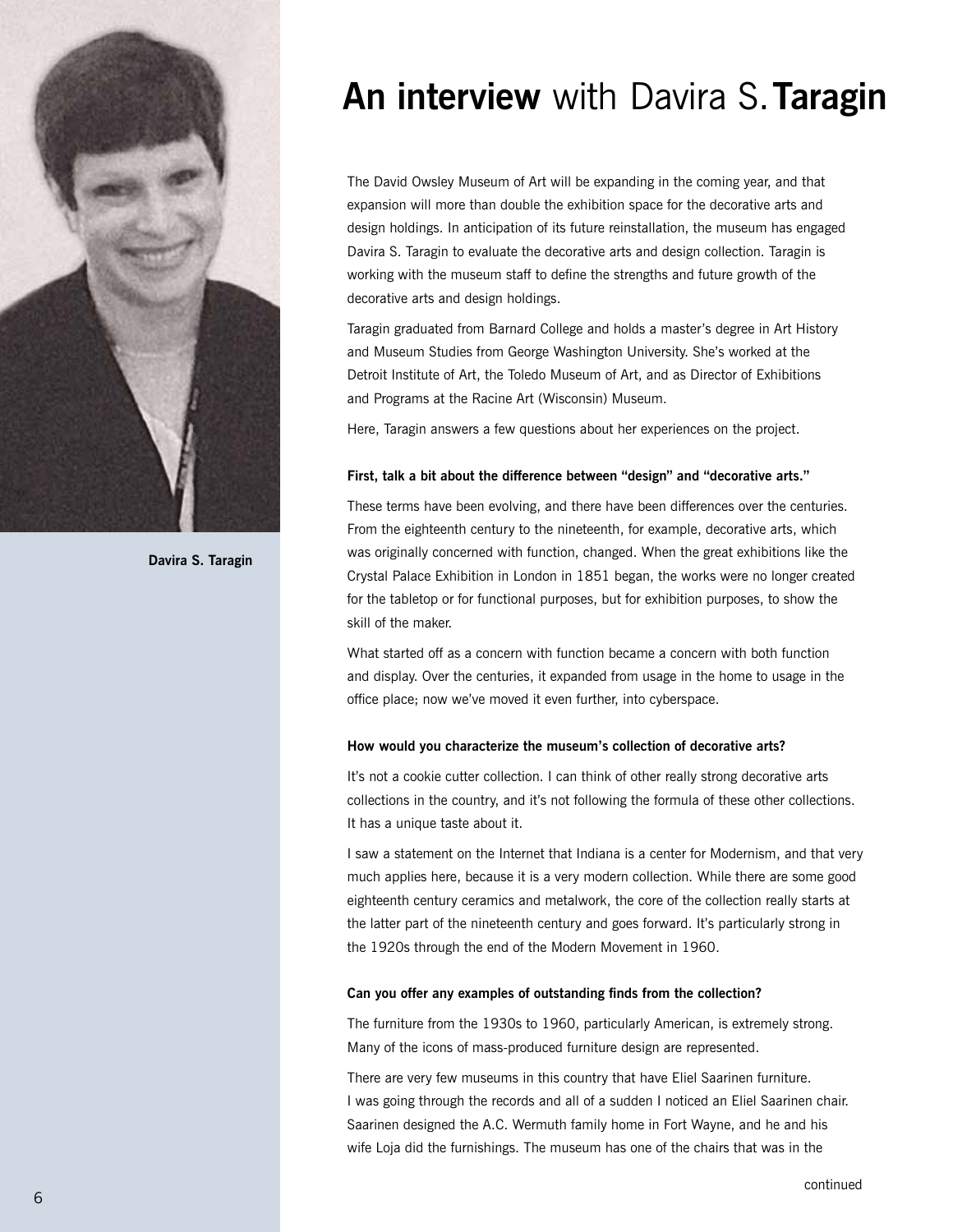# continued **An interview** with Davira S. **Taragin**

living room of the Wermuth residence; it has the original fabric that Loja Saarinen designed and wove for them. Museums just don't have that kind of thing. Of course Cranbrook and the Metropolitan Museum in New York have Saarinen designs. In fact, the Met has the mate to this chair. It's just unbelievable.

Another great find is due to David Owsley. Kem Weber was an émigré designer who brought the Modernist movement to the US. I was going through the files and I noticed there is a Kem Weber chair, one of the tubular designs done by Lloyd Manufacturing. Most museums have his "airline" chair, which was a plywood and upholstered chair done the same year. But the most exciting thing is this chair was owned by Frank Ball. It was in the Ball vacation house in Michigan; David Owsley knew what it was and rescued it. That was a real find.

#### **After finding all of these great works, do you have a sense of how you would like the collection to be installed in the new Decorative Arts galleries?**

I thought about doing a chronological presentation. The museum is unveiling the collection and allowing its depth to be seen for the first time. Until now there have only been highlights brought out in one space, or selections integrated into the permanent collections galleries.

I thought this would be a great time to show the collection chronologically, particularly its masterpieces. I don't think people know what the museum has. But when I met with faculty, one of the professors suggested using the human body as the focal point, and that the decorative arts are created for either nourishment, shelter, or display. And that is something I'm thinking about. I still have to see more of the collection to determine if this will work, or to see if there is some way of combining both of those approaches to help people understand what decorative arts are and what design is.

#### **How would you describe the experience of working on this project?**

This is a dream project. It's a discovery process and a lot of detective work. The museum staff is fantastic, the collection is unbelievable, and it's very exciting to find a collection like this that has been growing and building. All I have to do is bring the objects out and let the works talk to each other.

#### *Armchair, 1943* Kem Weber Manufactured by Lloyd Loom Products Chrome-plated steel and leather Lent by David T. Owsley